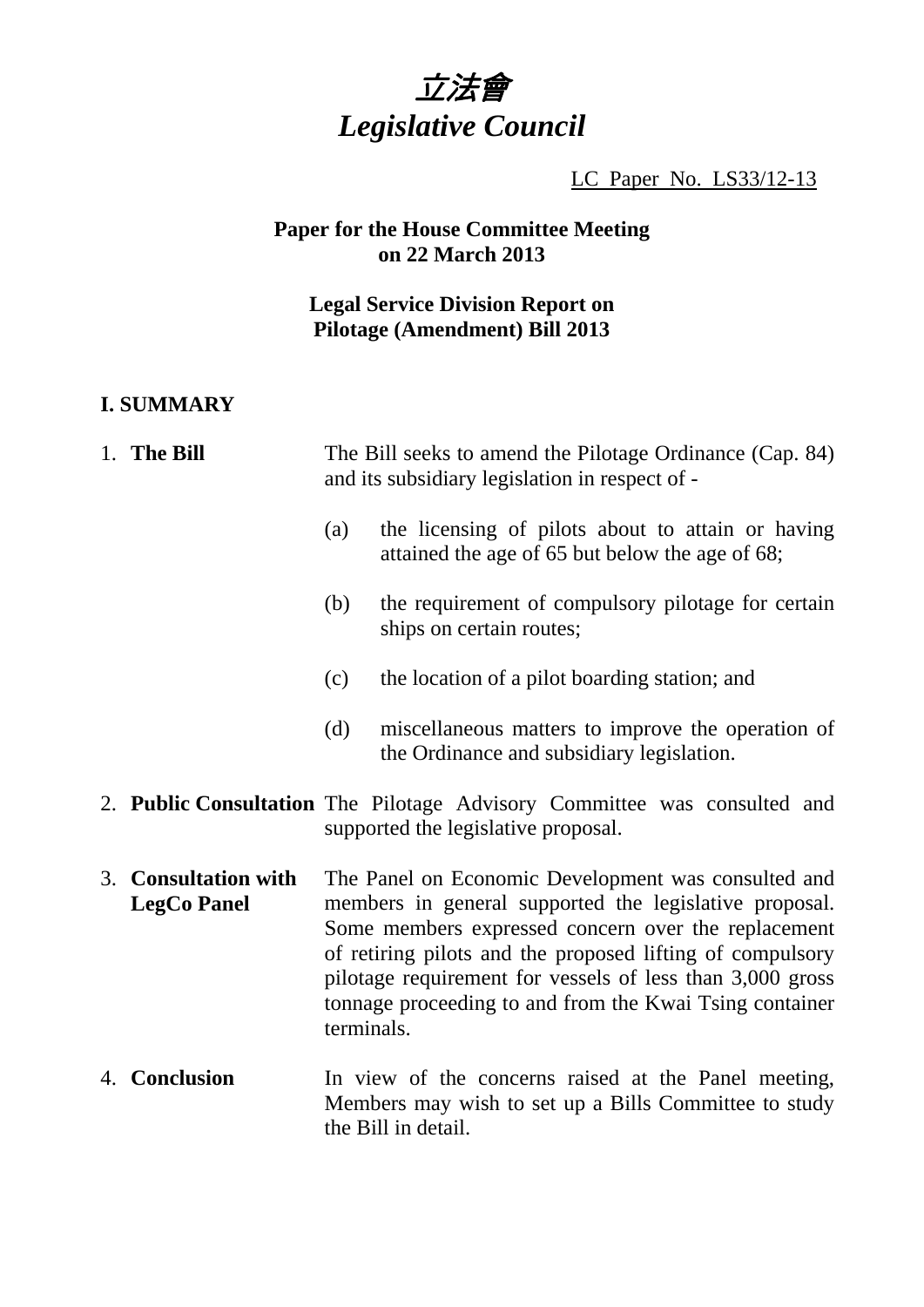## **II. REPORT**

 The date of First Reading of the Bill is 20 March 2013. Members may refer to the LegCo Brief (File Ref.: MA 50/1) issued by Transport and Housing Bureau on 6 March 2013 for further details.

## **Object of the Bill**

2. To amend the Pilotage Ordinance (Cap. 84) (the Ordinance) and its subsidiary legislation to -

- (a) enable the renewal of certain classes of licences held by the pilots about to attain or having attained the age of 65 but below the age of 68;
- (b) remove the requirement of compulsory pilotage for certain ships on certain routes;
- (c) change the location of a pilot boarding station; and
- (d) provide for miscellaneous amendments for improving the operation of the Ordinance and the subsidiary legislation.

## **Background**

3. To ensure the safe navigation of non-local vessels within Hong Kong waters, compulsory pilotage is required of all ships visiting Hong Kong that are of 3,000 gross tonnage or over, or as specified under the Ordinance unless exempted. Pilotage is the service provided by licensed pilots taken on board for conducting a ship through a river, or channel, or from or into a port. According to the LegCo Brief, there are currently about 106 licensed pilots in Hong Kong.

4. The Ordinance provides, among other things, for the regulation of pilotage in respect of continued employment of licensed pilots beyond the age of 65, training requirements of an apprentice pilot, requirement of pilotage for specified categories of vessels under 3,000 gross tonnage, and location of the pilot boarding stations.

5. The Pilotage Order (Cap. 84 sub. leg. C) provides for the registration and remuneration of apprentice pilots and sets out the requisite qualification and experience of an applicant for pilot's licence. The Pilotage (Dues) Order (Cap. 84 sub. leg. D) sets out the amount of pilotage dues and the fees and expenses payable to, and the maintenance of, licensed pilots carried out outside Hong Kong.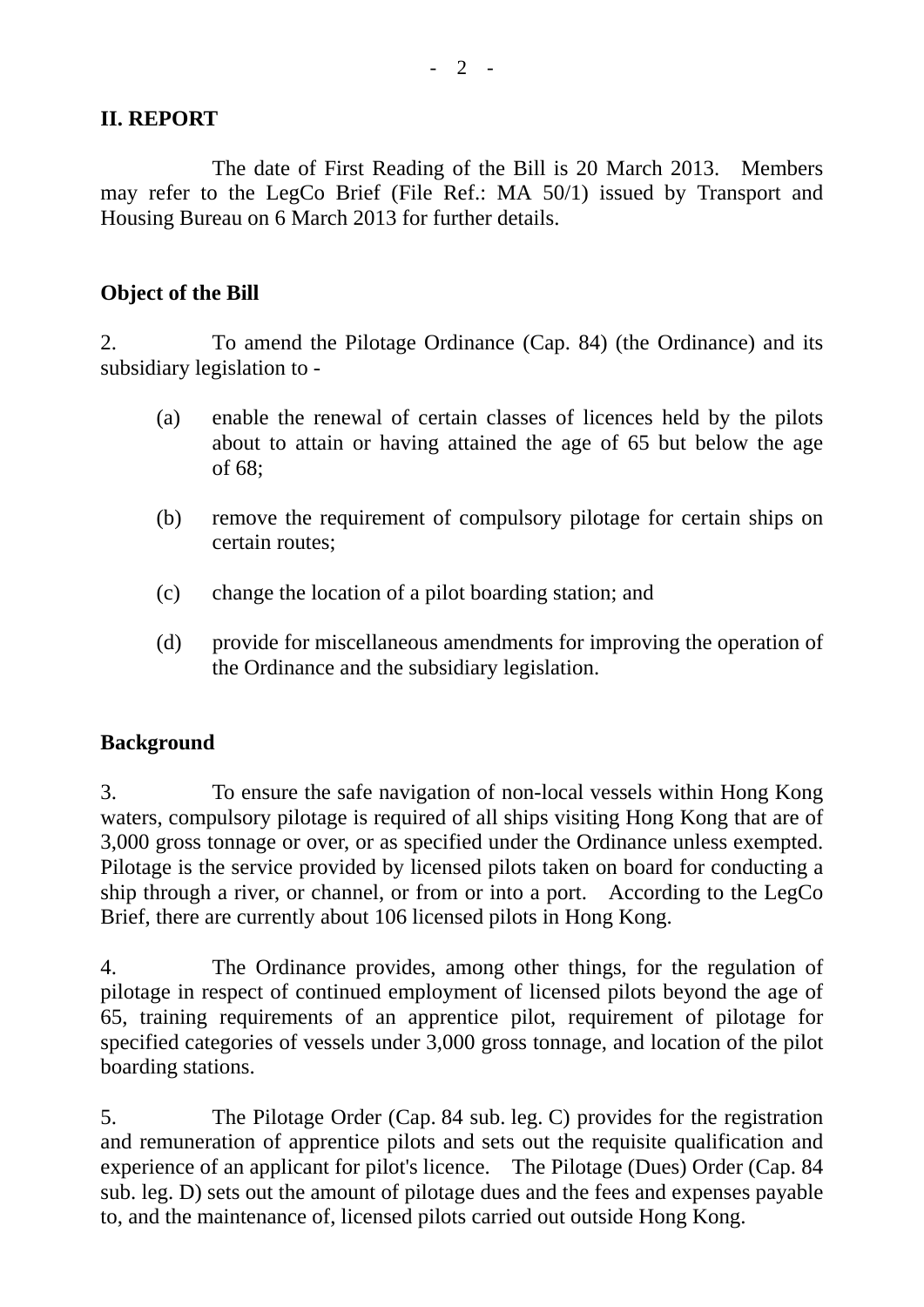#### **Provisions of the Bill**

l

6. The Bill comprises of four parts. Part 1 sets out the short title and the commencement. Parts 2 and 3 set out the amendments to the Ordinance and the Pilotage Order (Cap. 84 sub. leg. C) respectively. Part 4 sets out the consequential amendments to the Pilotage (Dues) Order (Cap. 84 sub. leg. D).

- 7. The major proposed amendments would
	- (a) enable a licensed pilot who is about to attain or has attained the age of  $65$  to apply for retaining the same class<sup>1</sup> of the licence for a period not exceeding 12 months until the age of 68 subject to re-examination as to physical and mental fitness and eyesight (Clause 4);
	- (b) remove the requirement of compulsory pilotage of ships of 1,000 gross tonnage or over proceeding to or from any of the container terminals at Tsim Sha Tsui and Kwai Chung as specified in the Third Schedule to the Dangerous Goods (Shipping) Regulations (Cap. 295 sub. leg. C) (Clause  $9(3)$ ); and
	- (c) change the location of the existing pilotage station in Urmston Road to a position of about 1.5 nautical miles north (Clause 10).
- 8. The other proposed amendments would
	- (a) expand the representation of the Pilotage Advisory Committee by providing for the appointment by the Chief Executive of one member representing the interests of the shipping agencies (Clause 3);
	- (b) provide for the payment of a prescribed fee where an officer of the Marine Department has visited a ship or other site for assisting the Pilotage Authority in considering an application for exemption from compulsory pilotage (Clause 5);
	- (c) provide for the remuneration of a member of the board of investigation according to work done and time spent at a rate to be determined by the Secretary for Transport and Housing (Clause 8);

<sup>1</sup> Under the existing section 9A of the Ordinance, a licensed pilot is, during the extended service, only permitted to renew a licence for a lower Class IIC, which means that the pilot can only pilot a vessel of a length not exceeding 165 metres. There are five classes of pilotage, namely Class I, IIA, IIB, IIC and IID. A working pilot with a Class I licence could pilot a vessel of any length whereas one with a Class IIA, IIB, IIC or IID licence could only pilot a vessel of a length not exceeding 260 metres, 220 metres, 165 metres or 150 metres respectively.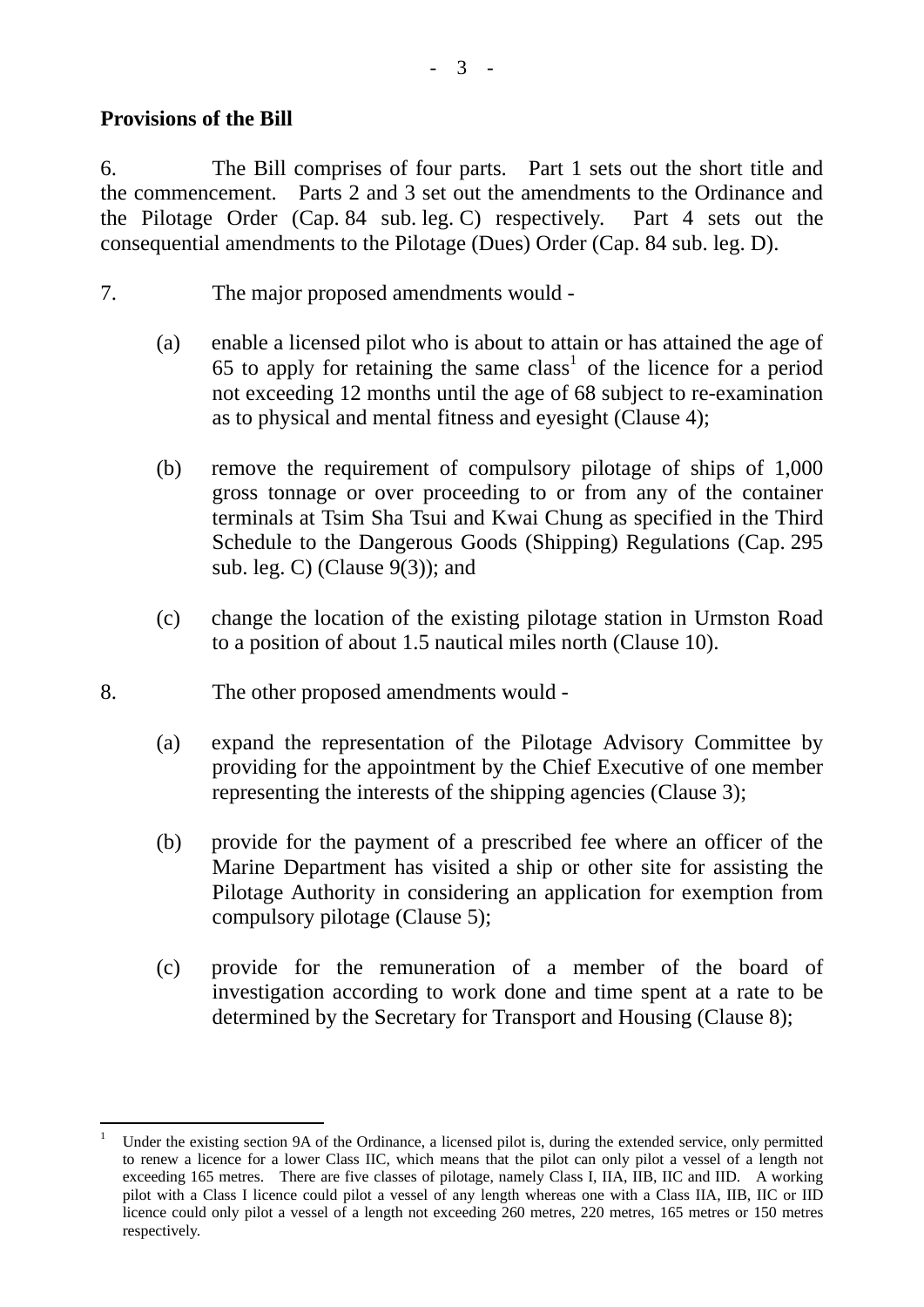- (d) provide that a registered apprentice pilot's remuneration is payable by the person who has recruited the apprentice pilot (Clause 11) and revise the list of wharves, berths or docks that are relevant in ascertaining the approprate experience required for an applicant for a licence under the Ordinance (Clause 12); and
- (e) amend the term "gross registered tonnage" to "gross tonnage" (Clauses 6, 7, 9(1), (2) and (4) and 13).

#### **Commencement**

9. The Bill, if enacted, will come into operation on the day on which it is published in the Gazette, except section 5 (i.e. amendments regarding exemption from compulsory pilotage) which will only come into operation on a day to be appointed by the Secretary for Transport and Housing by notice published in the Gazette.

## **Public Consultation**

10. According to paragraph 14 of the LegCo Brief, the Administration consulted the Pilotage Advisory Committee and it supported the legislative proposal. The Committee, established under the Ordinance, consists of representatives of different stakeholders in the shipping industry including licensed pilots, ship-owners, liners operators, container terminal operators and in the dockyard industry.

## **Consultation with LegCo Panel**

11. The Clerk to the Panel on Economic Development has advised that the Panel was consulted on the policy aspects of the Pilotage (Amendment) Bill 2013 on 26 November 2012. Members in general supported the legislative proposal. During deliberation, some members expressed concern about whether there would be sufficient replacement for retiring pilots to meet the future demand of pilotage service. A member asked whether the Administration would re-consider the proposed lifting of compulsory pilotage requirement for vessels of less than 3,000 gross tonnage proceeding to and from the Kwai Tsing container terminals. The Administration explained that the lifting of the requirement was proposed after taking into account the incident-free record in the Kwai Tsing container terminals and good performance of the coxswains of river trade vessels.